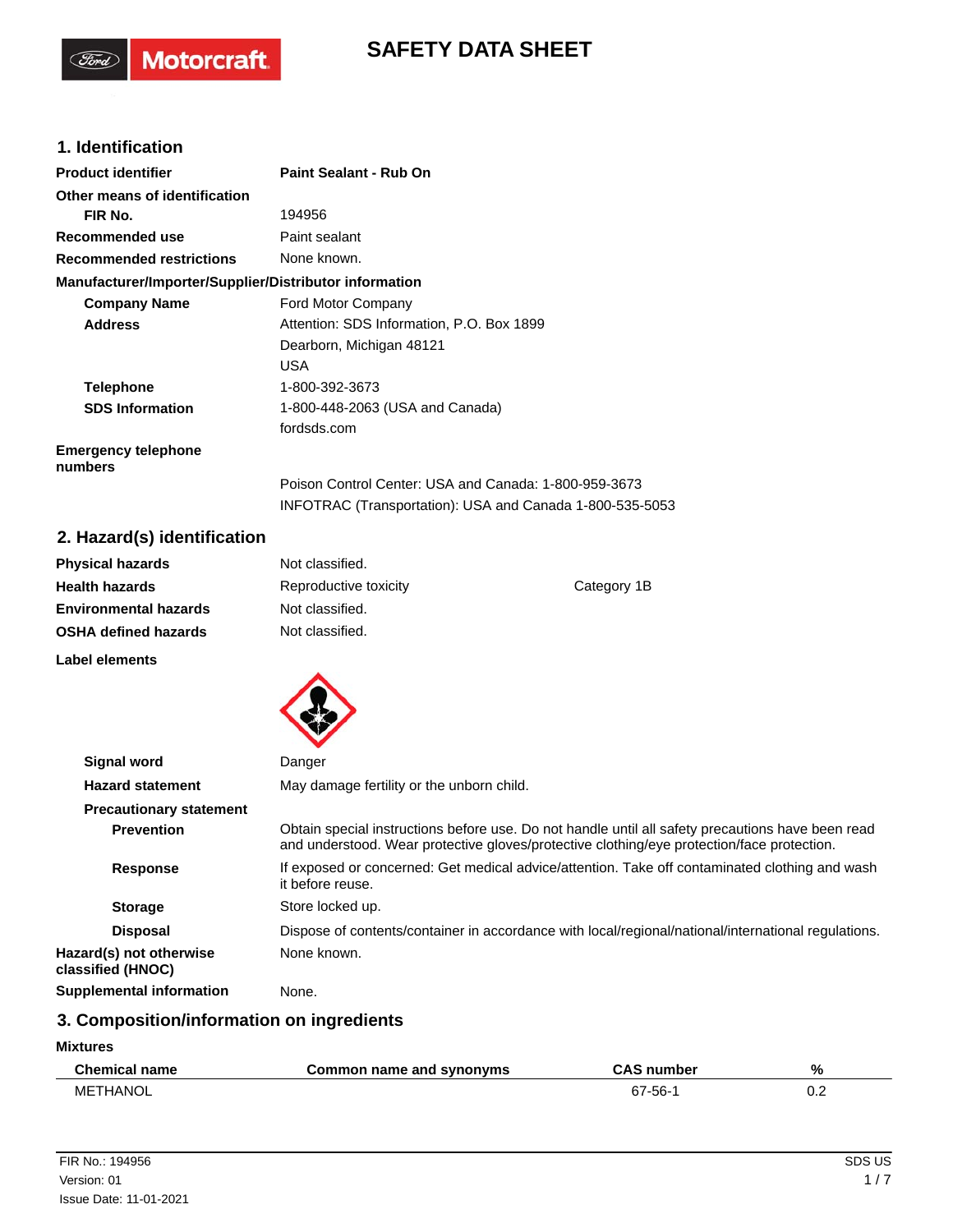### **4. First-aid measures**

| <b>Inhalation</b>                                                            | Move to fresh air. Call a physician if symptoms develop or persist.                                                                                                                                                                                                                                                |
|------------------------------------------------------------------------------|--------------------------------------------------------------------------------------------------------------------------------------------------------------------------------------------------------------------------------------------------------------------------------------------------------------------|
| <b>Skin contact</b>                                                          | Wash off with soap and water. Get medical attention if irritation develops and persists.                                                                                                                                                                                                                           |
| Eye contact                                                                  | Rinse with water. Get medical attention if irritation develops and persists.                                                                                                                                                                                                                                       |
| Ingestion                                                                    | Rinse mouth. Get medical attention if symptoms occur.                                                                                                                                                                                                                                                              |
| <b>Most important</b><br>symptoms/effects, acute and<br>delayed              | Direct contact with eyes may cause temporary irritation.                                                                                                                                                                                                                                                           |
| Indication of immediate<br>medical attention and special<br>treatment needed | Provide general supportive measures and treat symptomatically. Keep victim under observation.<br>Symptoms may be delayed.                                                                                                                                                                                          |
| <b>General information</b>                                                   | IF exposed or concerned: Get medical advice/attention. If you feel unwell, seek medical advice<br>(show the label where possible). Ensure that medical personnel are aware of the material(s)<br>involved, and take precautions to protect themselves. Show this safety data sheet to the doctor in<br>attendance. |

## **5. Fire-fighting measures**

| Suitable extinguishing media                                     | Water fog. Foam. Dry chemical powder. Carbon dioxide (CO2).                                                                                                               |
|------------------------------------------------------------------|---------------------------------------------------------------------------------------------------------------------------------------------------------------------------|
| Unsuitable extinguishing<br>media                                | Do not use water jet as an extinguisher, as this will spread the fire.                                                                                                    |
| Specific hazards arising from<br>the chemical                    | During fire, gases hazardous to health may be formed. Upon decomposition, this product emits<br>carbon monoxide, carbon dioxide and/or low molecular weight hydrocarbons. |
| Special protective equipment<br>and precautions for firefighters | Self-contained breathing apparatus and full protective clothing must be worn in case of fire.                                                                             |
| <b>Fire fighting</b><br>equipment/instructions                   | Move containers from fire area if you can do so without risk.                                                                                                             |
| <b>Specific methods</b>                                          | Use standard firefighting procedures and consider the hazards of other involved materials.                                                                                |
| <b>General fire hazards</b>                                      | No unusual fire or explosion hazards noted.                                                                                                                               |

#### **6. Accidental release measures**

| Personal precautions,<br>protective equipment and<br>emergency procedures | Avoid contact with eyes, skin, and clothing. Do not breathe mist/vapors. Ensure adequate<br>ventilation. Keep people away from and upwind of spill/leak. Keep unnecessary personnel away.<br>Local authorities should be advised if significant spillages cannot be contained. Wear appropriate<br>protective equipment and clothing during clean-up. For personal protection, see section 8 of the<br>SDS.                                                                                                                        |
|---------------------------------------------------------------------------|------------------------------------------------------------------------------------------------------------------------------------------------------------------------------------------------------------------------------------------------------------------------------------------------------------------------------------------------------------------------------------------------------------------------------------------------------------------------------------------------------------------------------------|
| <b>Methods and materials for</b><br>containment and cleaning up           | This product is miscible in water.<br>Large Spills: Stop the flow of material, if this is without risk. Dike the spilled material, where this is                                                                                                                                                                                                                                                                                                                                                                                   |
|                                                                           | possible. Absorb in vermiculite, dry sand or earth and place into containers. Following product<br>recovery, flush area with water.                                                                                                                                                                                                                                                                                                                                                                                                |
|                                                                           | Small Spills: Wipe up with absorbent material (e.g. cloth, fleece). Clean surface thoroughly to<br>remove residual contamination.                                                                                                                                                                                                                                                                                                                                                                                                  |
|                                                                           | Never return spills to original containers for re-use. For waste disposal, see section 13 of the SDS.                                                                                                                                                                                                                                                                                                                                                                                                                              |
| <b>Environmental precautions</b>                                          | Avoid discharge into drains, water courses or onto the ground.                                                                                                                                                                                                                                                                                                                                                                                                                                                                     |
| 7. Handling and storage                                                   |                                                                                                                                                                                                                                                                                                                                                                                                                                                                                                                                    |
| <b>Precautions for safe handling</b>                                      | Pregnant or breastfeeding women must not handle this product. Obtain special instructions before<br>use. Do not handle until all safety precautions have been read and understood. Avoid contact with<br>eyes, skin, and clothing. Avoid breathing mist or vapor. Avoid prolonged exposure. Provide<br>adequate ventilation. Should be handled in closed systems, if possible. Observe good industrial<br>hygiene practices. Wear appropriate personal protective equipment. For personal protection, see<br>Section 8 of the SDS. |
| Conditions for safe storage,<br>including any incompatibilities           | Store locked up. Store in tightly closed container. Store away from incompatible materials (see<br>Section 10 of the SDS).                                                                                                                                                                                                                                                                                                                                                                                                         |

### **8. Exposure controls/personal protection**

#### **Occupational exposure limits**

The following constituents are the only constituents of the product which have a PEL, TLV or other recommended exposure limit. At this time, the other constituents have no known exposure limits.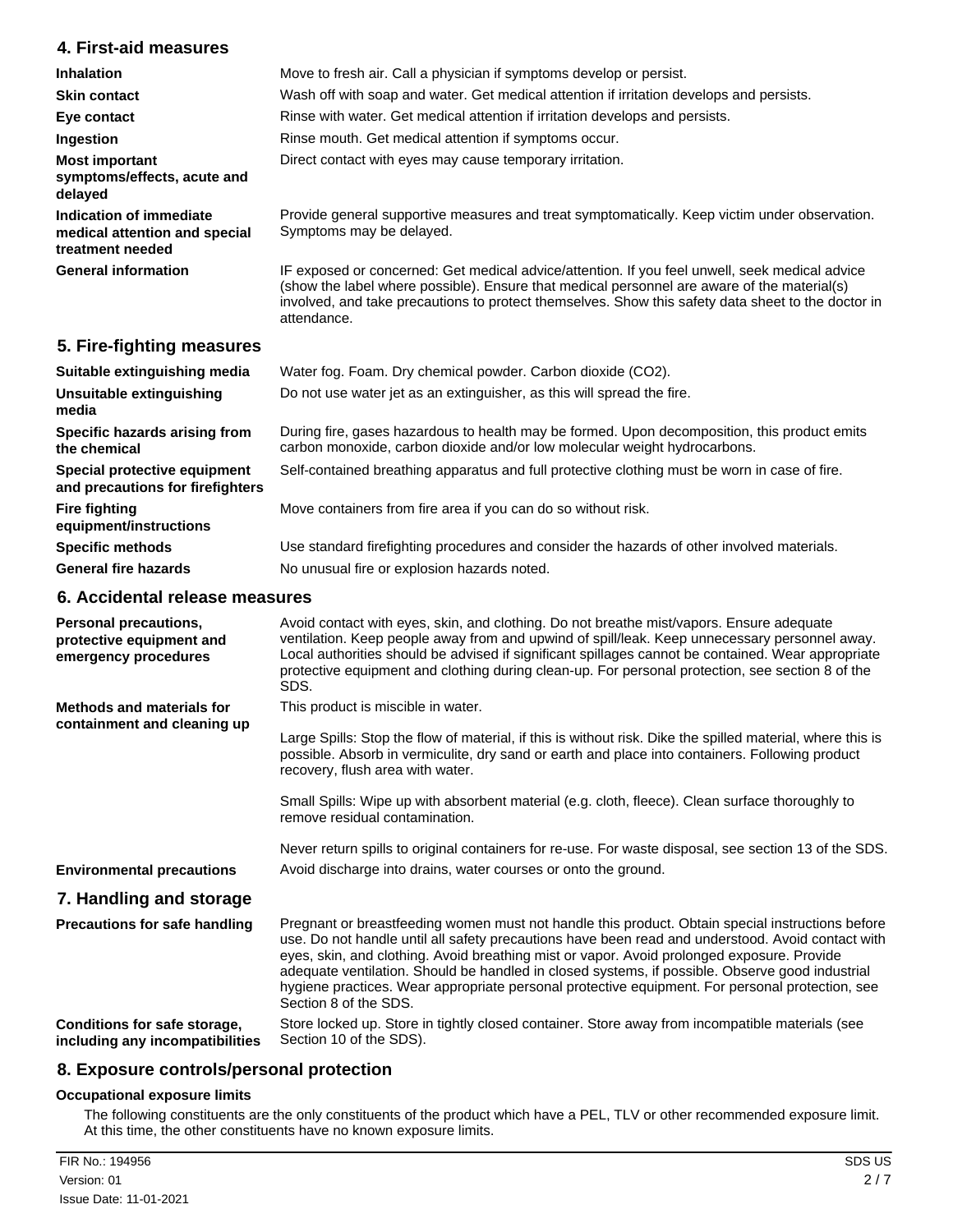| US. OSHA Table Z-1 Limits for Air Contaminants (29 CFR 1910.1000)<br><b>Components</b> |       | Type                                                                                                                                                                                                                                                                                                                                                     |                                   | Value                |  |
|----------------------------------------------------------------------------------------|-------|----------------------------------------------------------------------------------------------------------------------------------------------------------------------------------------------------------------------------------------------------------------------------------------------------------------------------------------------------------|-----------------------------------|----------------------|--|
| METHANOL (CAS 67-56-1)                                                                 |       | <b>PEL</b>                                                                                                                                                                                                                                                                                                                                               |                                   | 260 mg/m3            |  |
|                                                                                        |       |                                                                                                                                                                                                                                                                                                                                                          |                                   | 200 ppm              |  |
| <b>US. ACGIH Threshold Limit Values</b>                                                |       |                                                                                                                                                                                                                                                                                                                                                          |                                   |                      |  |
| <b>Components</b>                                                                      |       | <b>Type</b>                                                                                                                                                                                                                                                                                                                                              |                                   | Value                |  |
| METHANOL (CAS 67-56-1)                                                                 |       | <b>STEL</b>                                                                                                                                                                                                                                                                                                                                              |                                   | 250 ppm              |  |
|                                                                                        |       | TWA                                                                                                                                                                                                                                                                                                                                                      |                                   | 200 ppm              |  |
| US. NIOSH: Pocket Guide to Chemical Hazards                                            |       |                                                                                                                                                                                                                                                                                                                                                          |                                   |                      |  |
| <b>Components</b>                                                                      |       | <b>Type</b>                                                                                                                                                                                                                                                                                                                                              |                                   | Value                |  |
| METHANOL (CAS 67-56-1)                                                                 |       | <b>STEL</b>                                                                                                                                                                                                                                                                                                                                              |                                   | 325 mg/m3            |  |
|                                                                                        |       |                                                                                                                                                                                                                                                                                                                                                          |                                   | 250 ppm              |  |
|                                                                                        |       | <b>TWA</b>                                                                                                                                                                                                                                                                                                                                               |                                   | 260 mg/m3            |  |
|                                                                                        |       |                                                                                                                                                                                                                                                                                                                                                          |                                   | 200 ppm              |  |
| <b>Biological limit values</b>                                                         |       |                                                                                                                                                                                                                                                                                                                                                          |                                   |                      |  |
| <b>ACGIH Biological Exposure Indices</b>                                               |       |                                                                                                                                                                                                                                                                                                                                                          |                                   |                      |  |
| <b>Components</b>                                                                      | Value | <b>Determinant</b>                                                                                                                                                                                                                                                                                                                                       | <b>Specimen</b>                   | <b>Sampling Time</b> |  |
| METHANOL (CAS 67-56-1) 15 mg/l                                                         |       | Methanol                                                                                                                                                                                                                                                                                                                                                 | Urine                             | $\star$              |  |
| * - For sampling details, please see the source document.                              |       |                                                                                                                                                                                                                                                                                                                                                          |                                   |                      |  |
| <b>Exposure guidelines</b>                                                             |       |                                                                                                                                                                                                                                                                                                                                                          |                                   |                      |  |
| US - California OELs: Skin designation                                                 |       |                                                                                                                                                                                                                                                                                                                                                          |                                   |                      |  |
| METHANOL (CAS 67-56-1)<br>US - Minnesota Haz Subs: Skin designation applies            |       |                                                                                                                                                                                                                                                                                                                                                          | Can be absorbed through the skin. |                      |  |
| METHANOL (CAS 67-56-1)                                                                 |       |                                                                                                                                                                                                                                                                                                                                                          | Skin designation applies.         |                      |  |
| US - Tennessee OELs: Skin designation                                                  |       |                                                                                                                                                                                                                                                                                                                                                          |                                   |                      |  |
| METHANOL (CAS 67-56-1)                                                                 |       |                                                                                                                                                                                                                                                                                                                                                          | Can be absorbed through the skin. |                      |  |
| US ACGIH Threshold Limit Values: Skin designation                                      |       |                                                                                                                                                                                                                                                                                                                                                          |                                   |                      |  |
| METHANOL (CAS 67-56-1)                                                                 |       |                                                                                                                                                                                                                                                                                                                                                          | Danger of cutaneous absorption    |                      |  |
| US NIOSH Pocket Guide to Chemical Hazards: Skin designation<br>METHANOL (CAS 67-56-1)  |       |                                                                                                                                                                                                                                                                                                                                                          | Can be absorbed through the skin. |                      |  |
| Appropriate engineering                                                                |       |                                                                                                                                                                                                                                                                                                                                                          |                                   |                      |  |
| controls                                                                               |       | Use adequate ventilation to control airborne concentrations below the exposure limits/guidelines. If<br>user operations generate a vapor, dust and/or mist, use process enclosure, appropriate local<br>exhaust ventilation, or other engineering controls to control airborne levels below the<br>recommended exposure limits/guidelines.               |                                   |                      |  |
| Individual protection measures, such as personal protective equipment                  |       |                                                                                                                                                                                                                                                                                                                                                          |                                   |                      |  |
| <b>Eye/face protection</b>                                                             |       | Wear safety glasses with side shields (or goggles).                                                                                                                                                                                                                                                                                                      |                                   |                      |  |
| <b>Skin protection</b>                                                                 |       |                                                                                                                                                                                                                                                                                                                                                          |                                   |                      |  |
| <b>Hand protection</b>                                                                 |       | Suitable chemical protective gloves should be worn when the potential exists for skin exposure.<br>The choice of an appropriate glove does not only depend on its material but also on other quality<br>features and is different from one producer to the other. Nitrile gloves are recommended.                                                        |                                   |                      |  |
| <b>Other</b>                                                                           |       | Wear appropriate chemical resistant clothing if applicable.                                                                                                                                                                                                                                                                                              |                                   |                      |  |
| <b>Respiratory protection</b>                                                          |       | If engineering controls do not maintain airborne concentrations to a level which is adequate to<br>protect worker health, an approved respirator must be worn. Respirator selection, use and<br>maintenance should be in accordance with the requirements of OSHA Respiratory Protection<br>Standard 29 CFR 1910.134 and/or Canadian Standard CSA Z94.4. |                                   |                      |  |
| <b>Thermal hazards</b>                                                                 |       | Wear appropriate thermal protective clothing, when necessary.                                                                                                                                                                                                                                                                                            |                                   |                      |  |
| <b>General hygiene</b><br>considerations                                               |       | Observe any medical surveillance requirements. Always observe good personal hygiene<br>measures, such as washing after handling the material and before eating, drinking, and/or<br>smoking. Routinely wash work clothing and protective equipment to remove contaminants.                                                                               |                                   |                      |  |
| 9. Physical and chemical properties                                                    |       |                                                                                                                                                                                                                                                                                                                                                          |                                   |                      |  |

# **Appearance**

**Physical state Liquid.**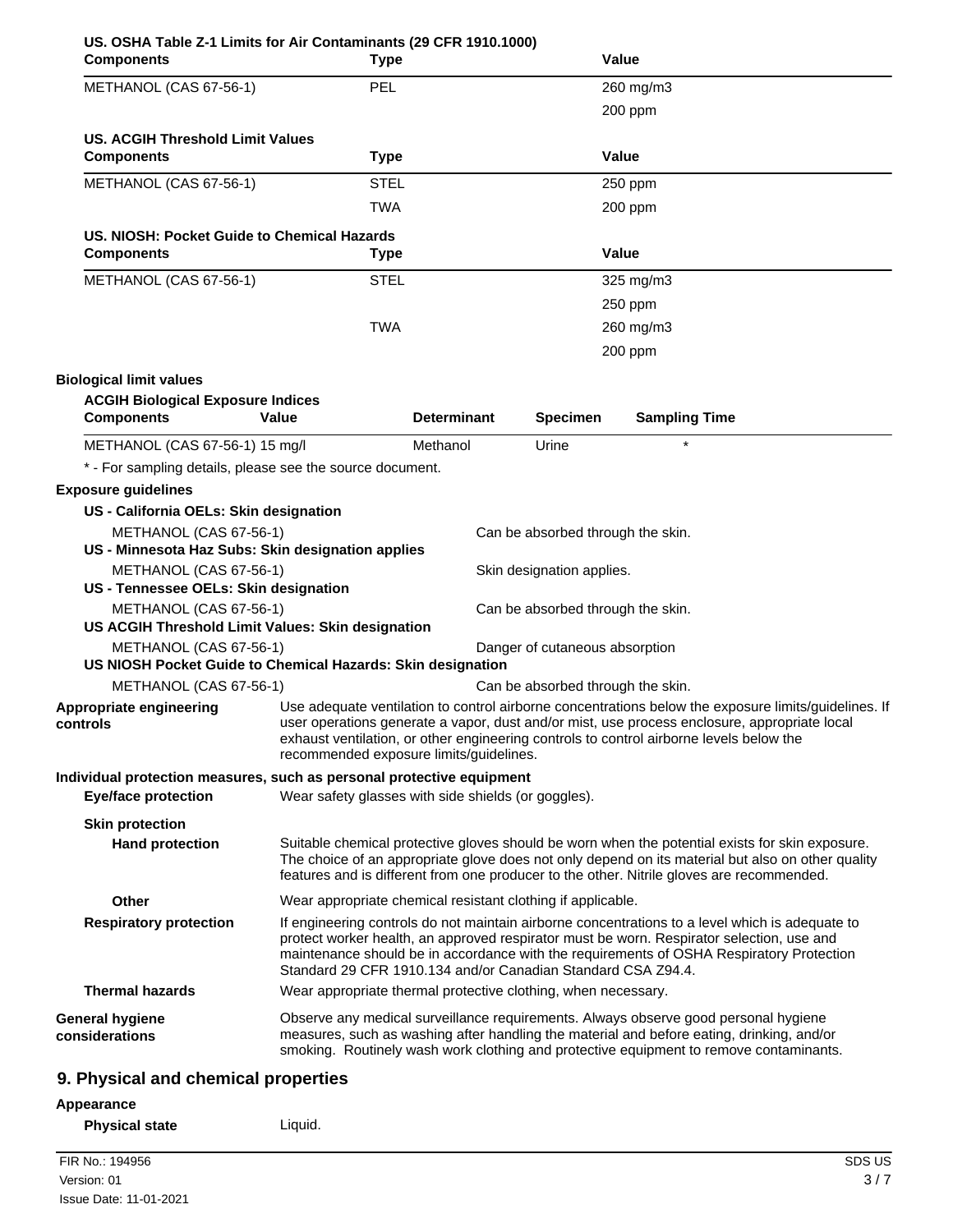| Form                                              | <b>VISCOUS LIQUID</b>        |  |  |  |
|---------------------------------------------------|------------------------------|--|--|--|
| Color                                             | Off-white.                   |  |  |  |
| Odor                                              | Solvent.                     |  |  |  |
| <b>Odor threshold</b>                             | Not available.               |  |  |  |
| pH                                                | 8.2                          |  |  |  |
| Melting point/freezing point                      | Not available.               |  |  |  |
| Initial boiling point and boiling<br>range        | Not available.               |  |  |  |
| <b>Flash point</b>                                | $>$ 212.0 °F ( $>$ 100.0 °C) |  |  |  |
| <b>Evaporation rate</b>                           | Not available.               |  |  |  |
| Flammability (solid, gas)                         | Not applicable.              |  |  |  |
| Upper/lower flammability or explosive limits      |                              |  |  |  |
| Explosive limit - lower (%)                       | Not available.               |  |  |  |
| Explosive limit - upper (%)                       | Not available.               |  |  |  |
| Vapor pressure                                    | Not available.               |  |  |  |
| Vapor density                                     | Not available.               |  |  |  |
| <b>Relative density</b>                           | 1.01 (Water=1)               |  |  |  |
| Solubility(ies)                                   |                              |  |  |  |
| <b>Solubility (water)</b>                         | Dispersible                  |  |  |  |
| <b>Partition coefficient</b><br>(n-octanol/water) | Not available.               |  |  |  |
| <b>Auto-ignition temperature</b>                  | Not available.               |  |  |  |
| <b>Decomposition temperature</b>                  | Not available.               |  |  |  |
| <b>Viscosity</b>                                  | Not available.               |  |  |  |
| <b>Other information</b>                          |                              |  |  |  |
| <b>VOC</b>                                        | 7.7 % w/w                    |  |  |  |
| 10. Stability and reactivity                      |                              |  |  |  |

| The product is stable and non-reactive under normal conditions of use, storage and transport.                       |  |  |
|---------------------------------------------------------------------------------------------------------------------|--|--|
| Material is stable under normal conditions.                                                                         |  |  |
| No dangerous reaction known under conditions of normal use.                                                         |  |  |
| Contact with incompatible materials.                                                                                |  |  |
| Strong oxidizing agents.                                                                                            |  |  |
| Upon decomposition, this product emits carbon monoxide, carbon dioxide and/or low molecular<br>weight hydrocarbons. |  |  |
|                                                                                                                     |  |  |

# **11. Toxicological information**

## **Information on likely routes of exposure**

| <b>Inhalation</b>                                                                  | Based on available data, the classification criteria are not met. May cause irritation to the<br>respiratory system. Vapors have a narcotic effect and may cause headache, fatigue, dizziness |
|------------------------------------------------------------------------------------|-----------------------------------------------------------------------------------------------------------------------------------------------------------------------------------------------|
|                                                                                    | and nausea. Prolonged inhalation may be harmful.                                                                                                                                              |
| <b>Skin contact</b>                                                                | Based on available data, the classification criteria are not met. May be harmful in contact with<br>skin. May be irritating to the skin.                                                      |
| Eye contact                                                                        | Based on available data, the classification criteria are not met.                                                                                                                             |
| <b>Ingestion</b>                                                                   | Based on available data, the classification criteria are not met.                                                                                                                             |
| Symptoms related to the<br>physical, chemical and<br>toxicological characteristics | Direct contact with eyes may cause temporary irritation.                                                                                                                                      |
| lafamaatian an taulaalaalaal affaata.                                              |                                                                                                                                                                                               |

# **Information on toxicological effects**

## **Acute toxicity**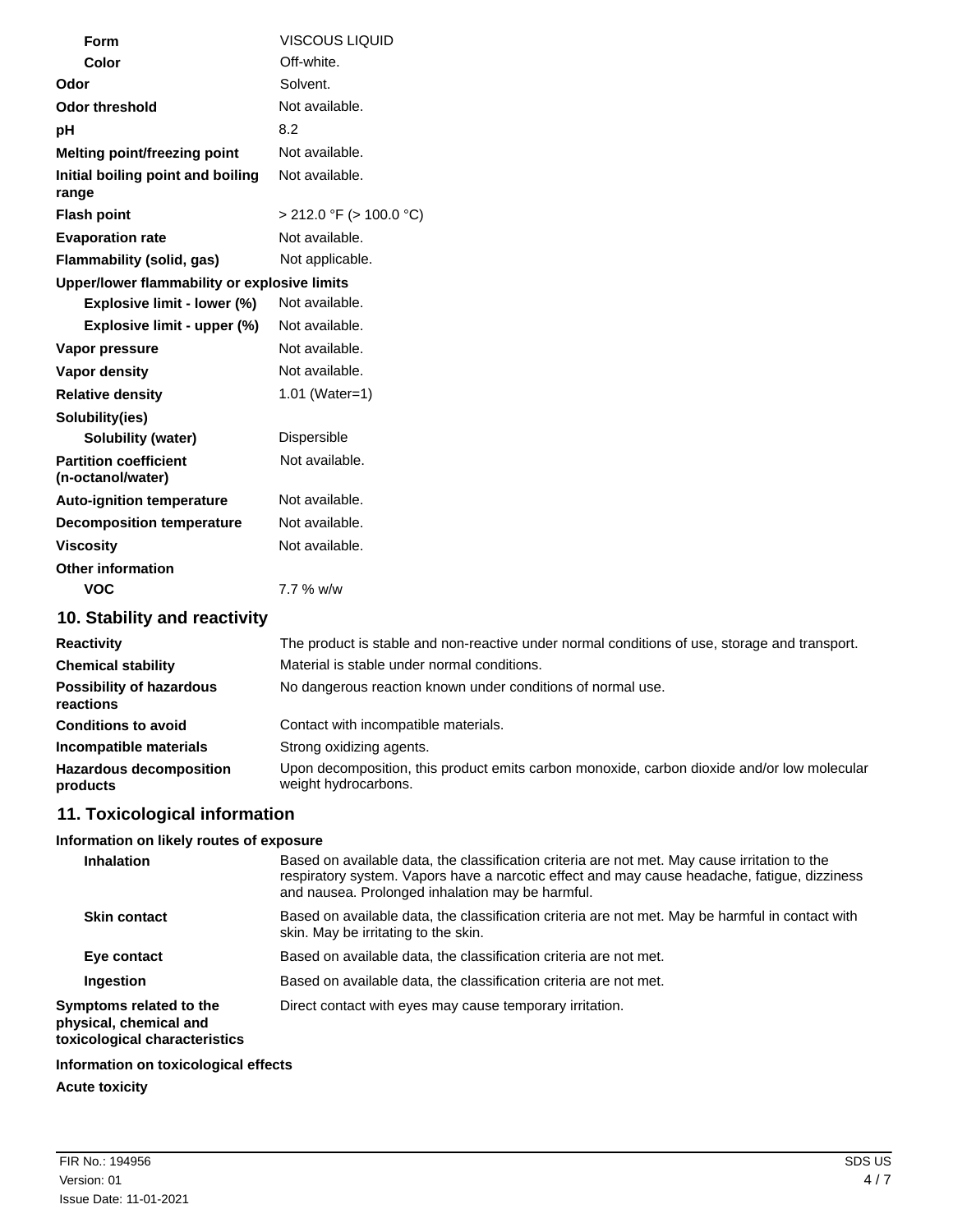| <b>Components</b>                                                                                                                                      | <b>Calculated/Test Results</b><br><b>Species</b>                                   |                                                                                                                     |                                                                                                     |  |
|--------------------------------------------------------------------------------------------------------------------------------------------------------|------------------------------------------------------------------------------------|---------------------------------------------------------------------------------------------------------------------|-----------------------------------------------------------------------------------------------------|--|
| METHANOL (CAS 67-56-1)                                                                                                                                 |                                                                                    |                                                                                                                     |                                                                                                     |  |
| <b>Acute</b>                                                                                                                                           |                                                                                    |                                                                                                                     |                                                                                                     |  |
| <b>Dermal</b>                                                                                                                                          |                                                                                    |                                                                                                                     |                                                                                                     |  |
| LD50                                                                                                                                                   | Rabbit                                                                             |                                                                                                                     | 15800 mg/kg                                                                                         |  |
| <b>Inhalation</b>                                                                                                                                      |                                                                                    |                                                                                                                     |                                                                                                     |  |
| <b>LC50</b>                                                                                                                                            | Cat                                                                                |                                                                                                                     | 85.41 mg/l, 4.5 Hours                                                                               |  |
|                                                                                                                                                        |                                                                                    |                                                                                                                     | 43.68 mg/l, 6 Hours                                                                                 |  |
|                                                                                                                                                        | Rat                                                                                |                                                                                                                     | 64000 ppm, 4 Hours                                                                                  |  |
|                                                                                                                                                        |                                                                                    |                                                                                                                     | 87.5 mg/l, 6 Hours                                                                                  |  |
| Oral                                                                                                                                                   |                                                                                    |                                                                                                                     |                                                                                                     |  |
| LD50                                                                                                                                                   | Dog                                                                                |                                                                                                                     | 8000 mg/kg                                                                                          |  |
|                                                                                                                                                        | Monkey                                                                             |                                                                                                                     | $2$ g/kg                                                                                            |  |
|                                                                                                                                                        | Mouse                                                                              |                                                                                                                     | 7300 mg/kg                                                                                          |  |
|                                                                                                                                                        | Rabbit                                                                             |                                                                                                                     | 14.4 g/kg                                                                                           |  |
|                                                                                                                                                        | Rat                                                                                |                                                                                                                     | 5628 mg/kg                                                                                          |  |
| <b>Skin corrosion/irritation</b>                                                                                                                       |                                                                                    | Prolonged skin contact may cause temporary irritation.                                                              |                                                                                                     |  |
| Serious eye damage/eye<br>irritation                                                                                                                   |                                                                                    | Direct contact with eyes may cause temporary irritation.                                                            |                                                                                                     |  |
| Respiratory or skin sensitization                                                                                                                      |                                                                                    |                                                                                                                     |                                                                                                     |  |
| <b>Respiratory sensitization</b>                                                                                                                       |                                                                                    | Not a respiratory sensitizer.                                                                                       |                                                                                                     |  |
| <b>Skin sensitization</b>                                                                                                                              |                                                                                    | This product is not expected to cause skin sensitization.                                                           |                                                                                                     |  |
| Germ cell mutagenicity                                                                                                                                 |                                                                                    | No data available to indicate product or any components present at greater than 0.1% are<br>mutagenic or genotoxic. |                                                                                                     |  |
| Carcinogenicity                                                                                                                                        |                                                                                    | Based on available data, the classification criteria are not met.                                                   |                                                                                                     |  |
| IARC Monographs. Overall Evaluation of Carcinogenicity<br>Not listed.<br>OSHA Specifically Regulated Substances (29 CFR 1910.1001-1053)<br>Not listed. |                                                                                    |                                                                                                                     |                                                                                                     |  |
| <b>Reproductive toxicity</b>                                                                                                                           | May damage fertility or the unborn child.                                          |                                                                                                                     |                                                                                                     |  |
| Specific target organ toxicity -<br>single exposure                                                                                                    | Not classified.                                                                    |                                                                                                                     |                                                                                                     |  |
| Specific target organ toxicity -<br>repeated exposure                                                                                                  | Not classified.                                                                    |                                                                                                                     |                                                                                                     |  |
| <b>Aspiration hazard</b>                                                                                                                               | Not an aspiration hazard.                                                          |                                                                                                                     |                                                                                                     |  |
| <b>Chronic effects</b>                                                                                                                                 |                                                                                    | Prolonged inhalation may be harmful.                                                                                |                                                                                                     |  |
| 12. Ecological information                                                                                                                             |                                                                                    |                                                                                                                     |                                                                                                     |  |
| <b>Ecotoxicity</b>                                                                                                                                     |                                                                                    | The product is not classified as environmentally hazardous. However, this does not exclude the                      | possibility that large or frequent spills can have a harmful or damaging effect on the environment. |  |
| <b>Ecotoxicity</b>                                                                                                                                     |                                                                                    |                                                                                                                     |                                                                                                     |  |
| <b>Components</b>                                                                                                                                      |                                                                                    | <b>Species</b>                                                                                                      | <b>Calculated/Test Results</b>                                                                      |  |
| METHANOL (CAS 67-56-1)                                                                                                                                 |                                                                                    |                                                                                                                     |                                                                                                     |  |
| <b>Aquatic</b>                                                                                                                                         |                                                                                    |                                                                                                                     |                                                                                                     |  |
| Crustacea                                                                                                                                              | EC50                                                                               | Water flea (Daphnia magna)                                                                                          | $> 10000$ mg/l, 48 hours                                                                            |  |
| <b>Fish</b>                                                                                                                                            | <b>LC50</b>                                                                        | Fathead minnow (Pimephales promelas) > 100 mg/l, 96 hours                                                           |                                                                                                     |  |
| Persistence and degradability                                                                                                                          | No data is available on the degradability of any ingredients in the mixture.       |                                                                                                                     |                                                                                                     |  |
| <b>Bioaccumulative potential</b>                                                                                                                       |                                                                                    |                                                                                                                     |                                                                                                     |  |
| Partition coefficient n-octanol / water (log Kow)<br><b>METHANOL</b>                                                                                   |                                                                                    | $-0.77$                                                                                                             |                                                                                                     |  |
| <b>Mobility in soil</b>                                                                                                                                | No data available. This product is miscible in water and may not disperse in soil. |                                                                                                                     |                                                                                                     |  |
| FIR No.: 194956                                                                                                                                        |                                                                                    |                                                                                                                     | SDS US                                                                                              |  |
|                                                                                                                                                        |                                                                                    |                                                                                                                     |                                                                                                     |  |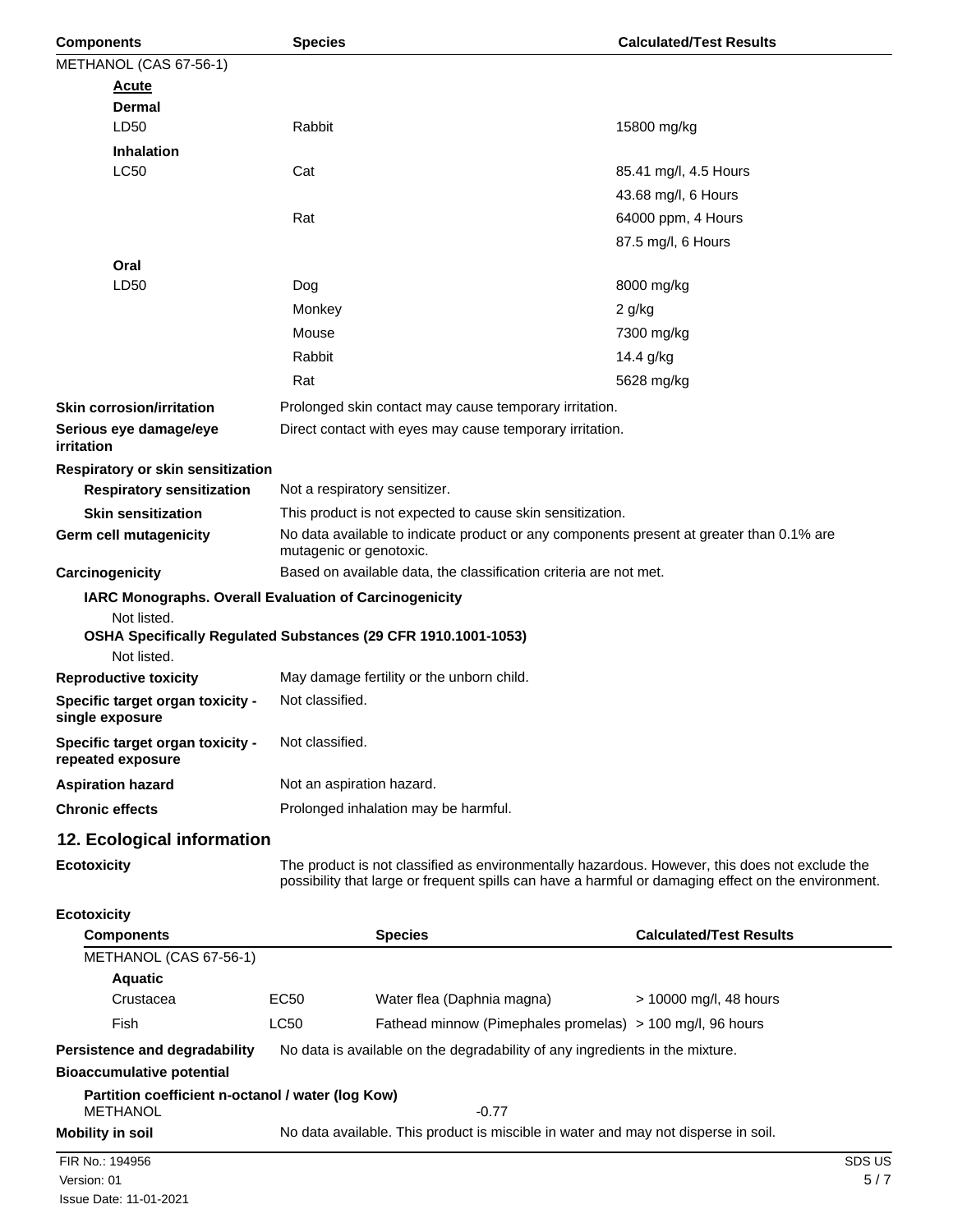**Other adverse effects** No other adverse environmental effects (e.g. ozone depletion, photochemical ozone creation potential, endocrine disruption, global warming potential) are expected from this component.

#### **13. Disposal considerations**

| <b>Disposal instructions</b>             | Collect and reclaim or dispose in sealed containers at licensed waste disposal site. Dispose of<br>contents/container in accordance with local/regional/national/international regulations.                            |
|------------------------------------------|------------------------------------------------------------------------------------------------------------------------------------------------------------------------------------------------------------------------|
| Local disposal regulations               | Dispose in accordance with all applicable regulations.                                                                                                                                                                 |
| Hazardous waste code                     | The waste code should be assigned in discussion between the user, the producer and the waste<br>disposal company.                                                                                                      |
| Waste from residues / unused<br>products | Dispose of in accordance with local regulations. Empty containers or liners may retain some<br>product residues. This material and its container must be disposed of in a safe manner (see:<br>Disposal instructions). |
| Contaminated packaging                   | Since emptied containers may retain product residue, follow label warnings even after container is<br>emptied. Empty containers should be taken to an approved waste handling site for recycling or<br>disposal.       |

### **14. Transport information**

#### **DOT**

Not regulated as dangerous goods.

#### **IATA**

Not regulated as dangerous goods.

#### **IMDG**

Not regulated as dangerous goods.

#### **Transport in bulk according to** Not established. **Annex II of MARPOL 73/78 and the IBC Code**

#### **15. Regulatory information**

This product is a "Hazardous Chemical" as defined by the OSHA Hazard Communication Standard, 29 CFR 1910.1200.

#### **Toxic Substances Control Act (TSCA)**

#### **TSCA Section 12(b) Export Notification (40 CFR 707, Subpt. D)**

Not regulated.

#### **CERCLA Hazardous Substance List (40 CFR 302.4)**

Not listed.

**US federal regulations**

#### **SARA 304 Emergency release notification**

#### Not regulated.

#### **OSHA Specifically Regulated Substances (29 CFR 1910.1001-1053)**

Not listed.

#### **Superfund Amendments and Reauthorization Act of 1986 (SARA)**

#### **SARA 302 Extremely hazardous substance**

Not listed.

**SARA 311/312 Hazardous** Yes **chemical Classified hazard** Reproductive toxicity **categories**

#### **SARA 313 (TRI reporting)**

Not regulated.

#### **Other federal regulations**

#### **Clean Air Act (CAA) Section 112 Hazardous Air Pollutants (HAPs) List** METHANOL (CAS 67-56-1) **Clean Air Act (CAA) Section 112(r) Accidental Release Prevention (40 CFR 68.130)** Not regulated. **Safe Drinking Water Act** Contains component(s) regulated under the Safe Drinking Water Act. **(SDWA)**